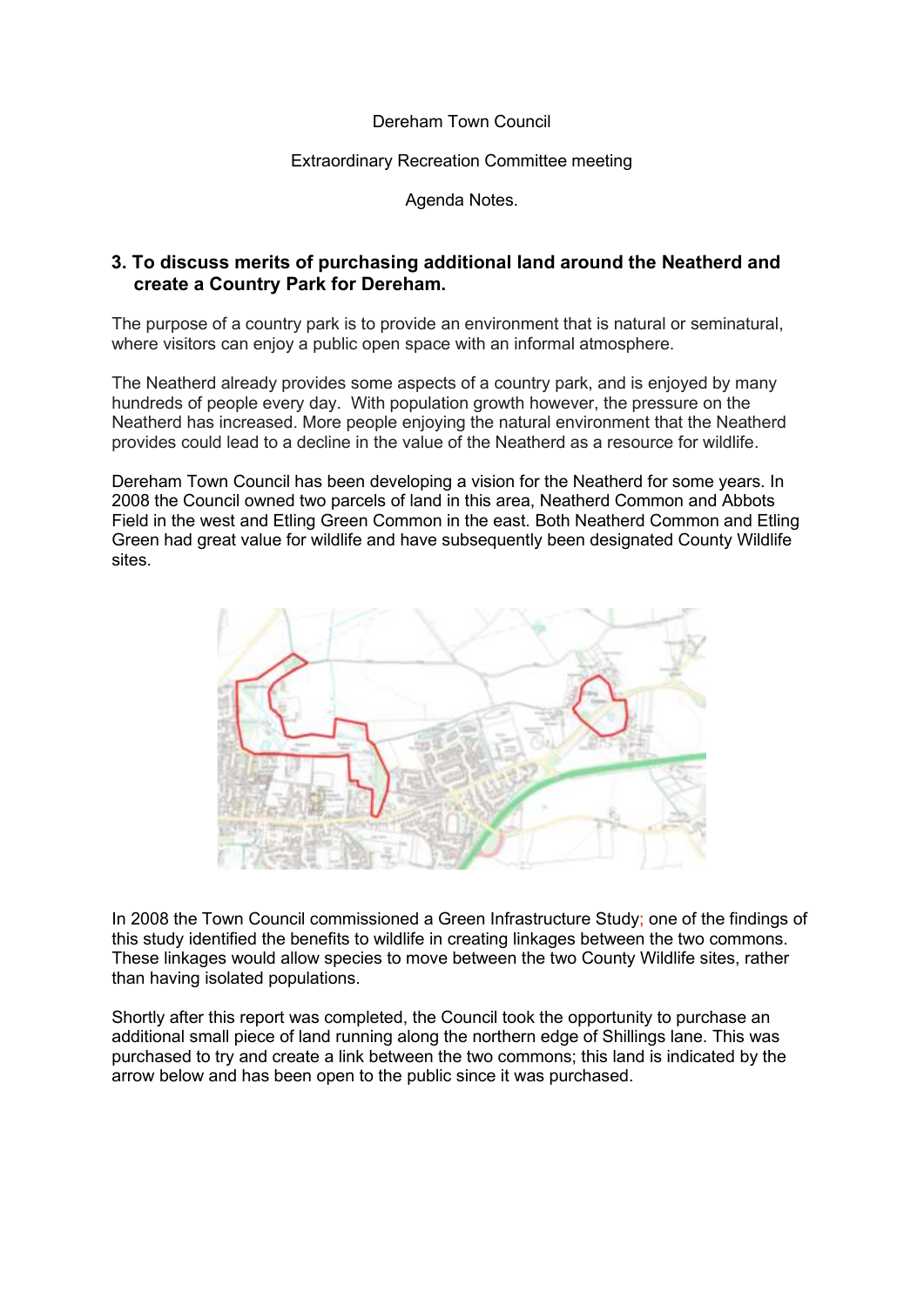

As other pieces of land came up for sale the Council was able to purchase these also. These are indicated with arrows on the map below. Both pieces are about 22ha combined and both pieces of land have been rented out since they were purchased with the intention of introducing public access in the future. The most recent purchase at the western end was made in 2015.



In the last year, the Council has commissioned the Norfolk Wildlife Trust to produce a management plan for all the land in the Town Council's ownership around the Neatherd. The Management Plan looked at these areas in terms of wildlife benefit and climate change and concluded that while these areas can play a role in terms of carbon sequestration, their main role should be habitat creation to enable species to adapt to climate change.

Following on from the Management Plan the Council has agreed bring the land currently rented out into public open space and apply for funding to implement the management plan. The management plan includes planting hedges along historic hedge lines restoring the landscape to how it would have looked 100 years ago, creating additional ponds and wetlands and allow natural rewilding and the regeneration of the landscape to take place.

While this would create two areas which are beneficial for wildlife, the connections between the two are still limited.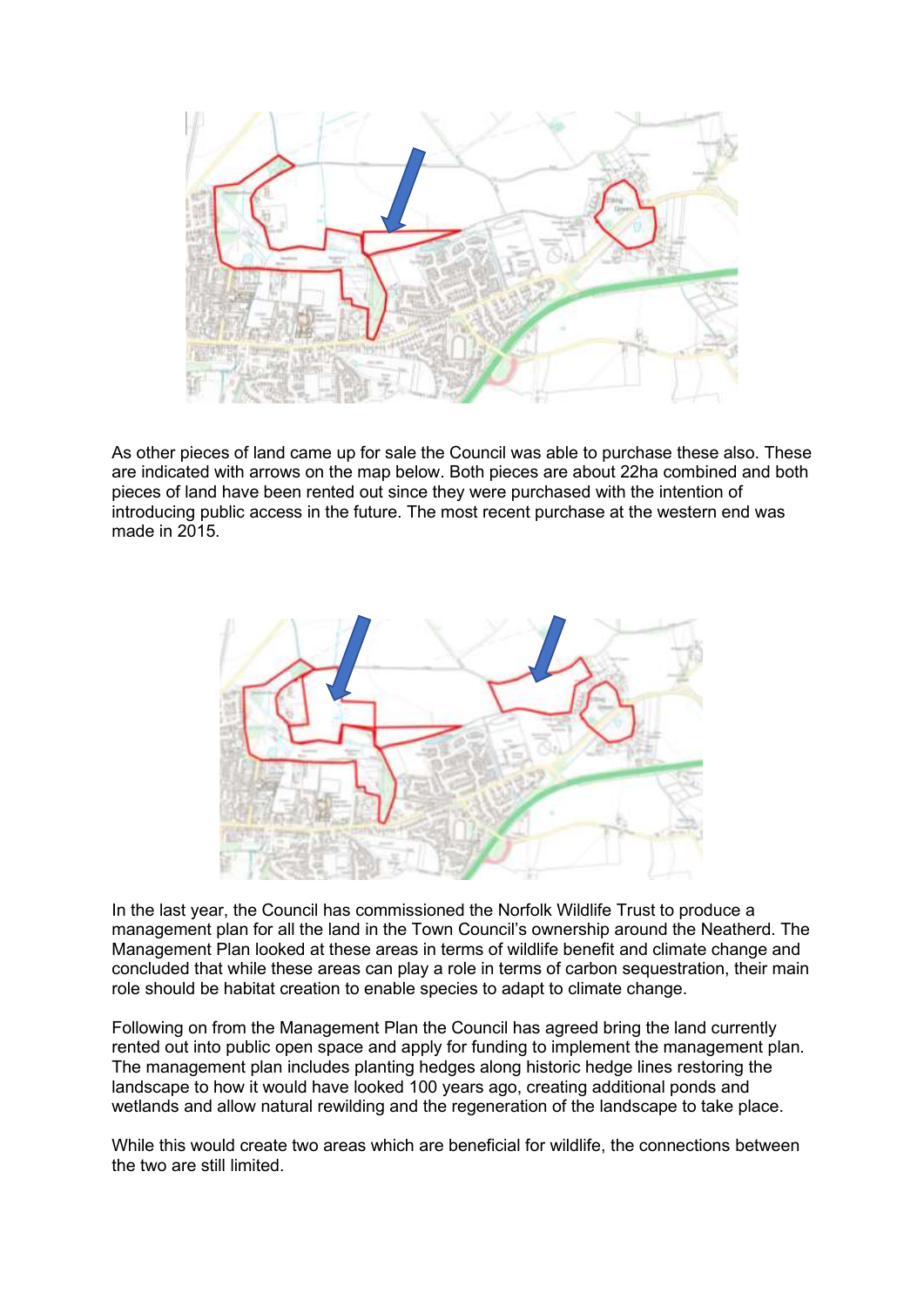In recent weeks another parcel of land totaling 22ha has come on the market – outlined below. This is the central piece completing the connection between the two County Wildlife sites to the east and the west. The Town Council is considering purchasing this piece of land.



If purchased this piece of land would create a Country Park for Dereham totaling 66ha (132 acres), outlined below. The whole area could be restored to how it would have looked in 1900 with small fields surrounded by hedges. The whole area could be returned to wildlife, for future generations to enjoy and value.



## **Supply of Open Space in Dereham.**

The Breckland Council Open Spaces Assessment identified a deficit of Out Door Playing Space (Children's Play and sports) of 38ha. The Town Council's Play and Open Spaces assessment identified a shortfall in Outdoor Playing Space equivalent to 22ha. The Town Council's Assessment looked at wider typologies than the Breckland assessment and included Natural Green Space and Access to Natural Green Space.

Provision of Natural Green Space is benchmarked in two ways; an amount per head of population and by access to particular sizes of natural green space. In terms of amount per head of population Dereham currently has more than the average by 24ha. See below, as can be seen the greatest deficit is south of the A47.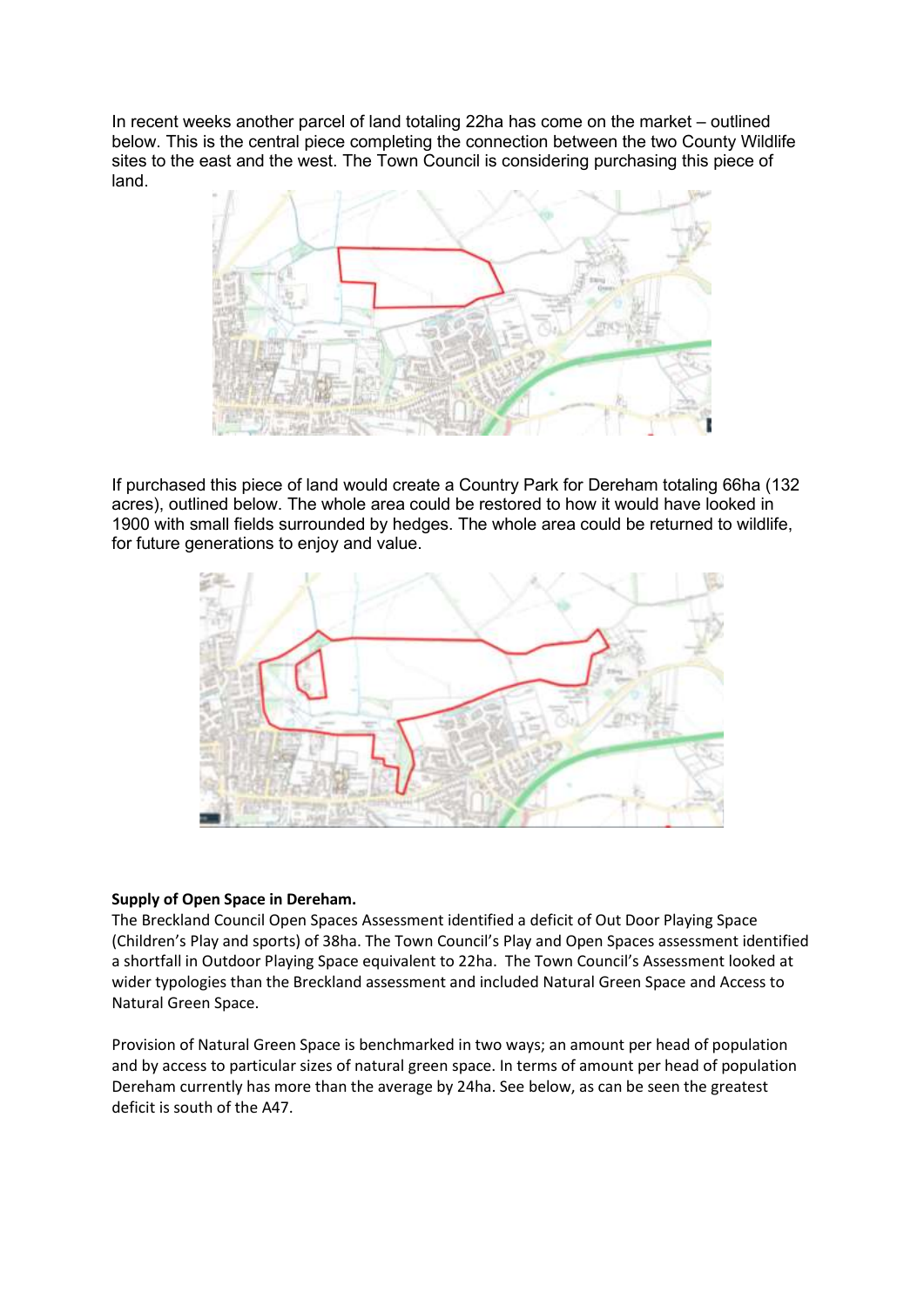| <b>Provision type</b> | <b>North A47</b>    |                               |                | South A47           |                               |                | <b>Combined</b> |
|-----------------------|---------------------|-------------------------------|----------------|---------------------|-------------------------------|----------------|-----------------|
|                       | Actual<br>provision | <b>Benchmark</b><br>provision | <b>Balance</b> | Actual<br>provision | <b>Benchmark</b><br>provision | <b>Balance</b> | balance         |
| Amenity               | 2.93                | 8.11                          | $-5.18$        | 1.70                | 3.59                          | $-1.89$        | $-7.07$         |
| Natural               | 56.46               | 24.34                         | $+32.12$       | 3.40                | 10.78                         | $-7.38$        | $+24.74$        |
| Parks and gardens     | 3.91                | 10.82                         | $-6.91$        |                     | 4.79                          | $-4.79$        | $-11.70$        |
| Play provision        | 3.50                | 7.44                          | $-3.94$        | 2.70                | 3.29                          | $-0.59$        | $-4.53$         |
| Outdoor sports        | 12.45               | 21.63                         | $-9.18$        | 1.50                | 9.58                          | $-8.08$        | $-17.26$        |
| <b>Total</b>          | 79.25               | 72.34                         | $+6.91$        | 9.30                | 32.03                         | $-22.73$       | $-15.82$        |

Access to Natural Green Space Standard (ANGST) was established by Natural England. This categorizes sizes of natural green spaces which people should have access to.

The ANGST standards are:

- 1. no person should live more than 300m from their nearest area of natural greenspace;
- 2. there should be at least one accessible 20ha site within 2km from home;
- 3. there should be one accessible 100ha site within 5km;
- 4. there should be one accessible 500ha site within 10km

As can be seen below, Dereham has patchy coverage in terms of the first Standard and the North of Dereham is quite well catered for with regards to the second Standard, but no parts of Dereham meet the third or the fourth Standard.



The additional land would not enable Dereham to reach the Third Standard it would be moving in the right direction.